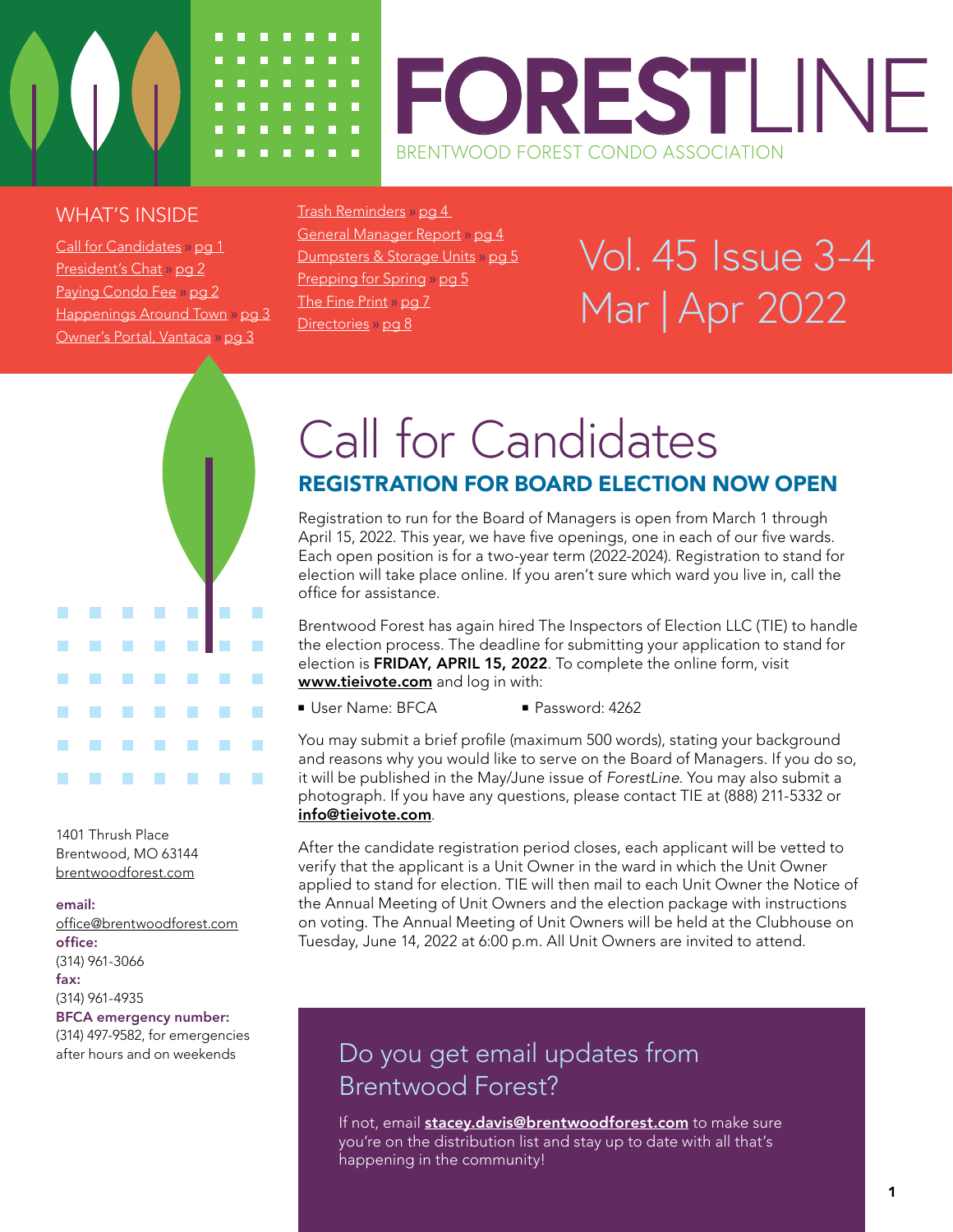## <span id="page-1-0"></span>PRESIDENT'S CHAT

### Board of Managers Election

If you would like to stand for election to the Board of Managers, please see the article on [page 1](#page-0-0) about how to apply. Registration runs from March 1 through April 15. There is a two-year term open in each of our five wards. If you are unsure which ward you live in, please contact the office for assistance.

The Board meets monthly on the last Tuesday. There are often executive sessions between Board meetings and also work on committees.

The Board has adopted a revised Election Policy to govern this year's election. The new policy is included as an insert with this issue of *ForestLine*. If you didn't receive the new Election Policy (insert) or you misplaced yours and need another, contact the Office.

Under our Bylaws, all votes are cast at the Annual Meeting of Unit Owners. A voting information packet will be sent in early May by TIE, the company our Board has hired previously to assist with our elections. The election package will contain the official Notice of the Annual Meeting of Unit Owners, typically in mid-June. The Annual Meeting will be Tuesday, June 14, 2022 at 6:00 pm. Voting results will be tabulated and announced by TIE at the Annual Meeting, and new Board members will be seated. Meetings are typically at the Clubhouse, and BFCA will follow COVID-19 regulations from the St. Louis County Department of Health.

### Refuse Collection

In 2020, the City of Brentwood stopped picking up loose trash bags. The Board enacted a policy requiring all trash bags to be placed in hard-sided containers with a lid. (There is a summary on [page 4\)](#page-3-0). Residents may store their trash containers behind a building or at the end of a building. While the vast majority of residents are

using hard-sided containers, there are still some people who are setting out loose trash bags. So we would like to ask the cooperation of all residents to dispose of their trash ONLY IN HARD-SIDED CONTAINERS. To remind residents of this policy, we have begun using door hangers in areas where we find loose trash bags. If this is not your trash bag, then THANK YOU for using a trash bin. Please talk with your neighbors who may not know about the hard-sided container rule and ask them to purchase a trash bin. Or take the door hanger that was on your door and place it on your neighbor's door. If you have a neighbor who still won't cooperate, please contact the office.

Since the City isn't picking up loose trash bags and yet there are loose trash bags lying around, who is picking them up? The Association. Our maintenance staff drive around on refuse collection days to pick up loose trash bags left behind by the City, then dispose of them in the Association's private-pay dumpster. Brentwood Forest incurs the cost of the dumpster. We pay a flat fee for each time that our dumpster is emptied plus a tonnage fee. So the cost of disposal of those loose trash bags is being borne by the Association.

We need everyone's cooperation in getting those loose trash bags into hard-sided containers. We can do this! THANK YOU FOR BEING PART OF THE SOLUTION.

### New Rule About Personal Dumpsters and Mobile Storage Units

The full text of this new rule is included on [page 5](#page-4-0). Any person wishing to place a private dumpster or mobile storage unit on our premises must obtain prior approval from the office.

#### Yvonne Homeyer

*President, Board of Managers*

# New Option for Paying Condo Fee

The Board of Managers is now offering Unit Owners a new way of paying condo fees in partnership with our bank, CIT, a division of First Citizens Bank. Unit Owners can now make payment online with a credit card, securely and conveniently, for a fee of 2.95%. To get started, visit the C-Property Pay website at **<https://propertypay.cit.com>**. You can make a onetime payment or set up an ongoing payment schedule. For a one-time payment without creating a log-in, select Pay Now. For an ongoing payment schedule, you will need to create an account. In both situations, you will be asked to enter the Management ID code (4023) and the Association ID (0700), along with your account number, which you can find in your coupon book. For further assistance, contact the Association office.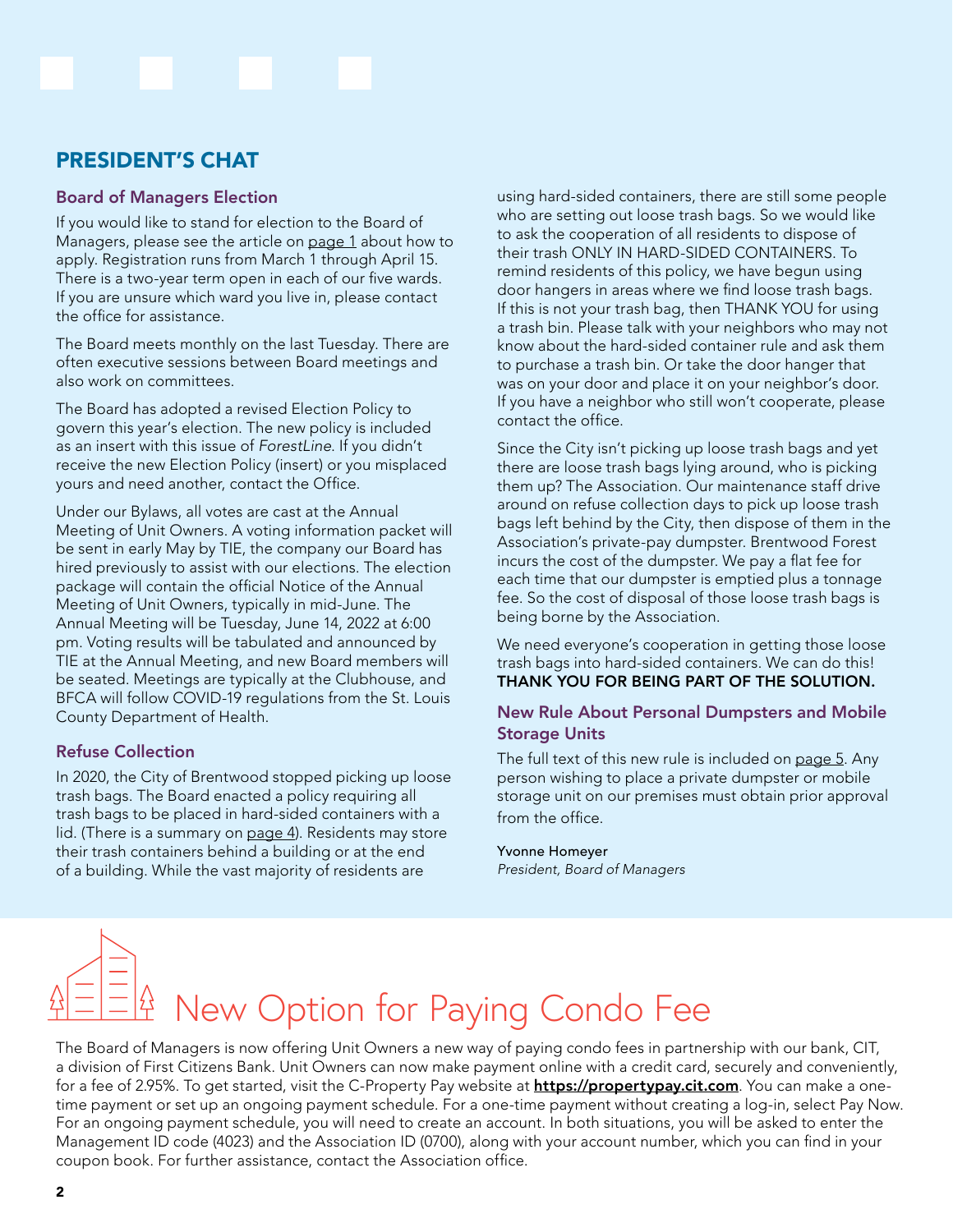## <span id="page-2-0"></span>**HAPPENINGS** AROUND **TOWN**



### by Jack Shelton *Ward 4 Brentwood City Alderman*

### *Interested in City Business?*

The City of Brentwood is looking to fill some vacancies on committees – specifically our Planning and Zoning Commission. No prior experience is required, and it is a great way to get involved and learn how the city operates. Please contact us if interested.

Please also consider keeping up with the City of Brentwood by reading the quarterly newsletter that is delivered to each resident. This is a great way to keep up with what is going on, especially as events are adjusted due to COVID. As a reminder, you can always view city meetings on YouTube at [youtube.com/brentwoodmogovtv](http://youtube.com/brentwoodmogovtv).

### *Car Safety*

As we hopefully transition into warmer weather, please still be mindful that there has been an uptick in car thefts throughout all of St. Louis County. Police Chief Spiess notes that the majority of these incidents seem to be happening in the early morning hours beginning at 4:00am. These thieves are continuing to be bolder, so please consider them armed and dangerous and do not try to interfere. As always, contact the Brentwood Police at 911 immediately.

Good news to report is that due to the diligent work of our Brentwood Police Department, 2021 vehicle thefts and thefts from vehicles were down compared to 2020.

#### *Brentwood Bound*

If you take a drive down Manchester Road between Brentwood Blvd. and Hanley, you will notice the tremendous progress on the Brentwood Bound project and specifically the lake and event building at what will be known as "Brentwood Park." The area is still undergoing a lot of work and construction. Our city appreciates everyone's patience to make this an incredible asset for not only our city but the entire region.

### SIGN UP FOR OWNER'S PORTAL, VANTACA

The VANTACA platform is a powerful resource for Brentwood Forest owners. Please email Stacey ([stacey.davis@brentwoodforest.com](mailto:stacey.davis@brentwoodforest.com)) to setup your account.

# $\overline{\mathcal{S}_{0}^{\circ}}$  Snow Thankful

Thank you to the Brentwood City trucks and Greenwood landscape crews for your diligent work clearing snow and spreading ice melt to keep our BFCA community safe in the multiple February storms.

# Introducing New Board Member – Mike Slaughter

The BFCA Board of Managers recently appointed Mike Slaughter to fill the vacant Ward 4 Board seat. He is now serving on the Board until the Annual Meeting in June 2022. Welcome to the Board, Mike, and thank you for your service.

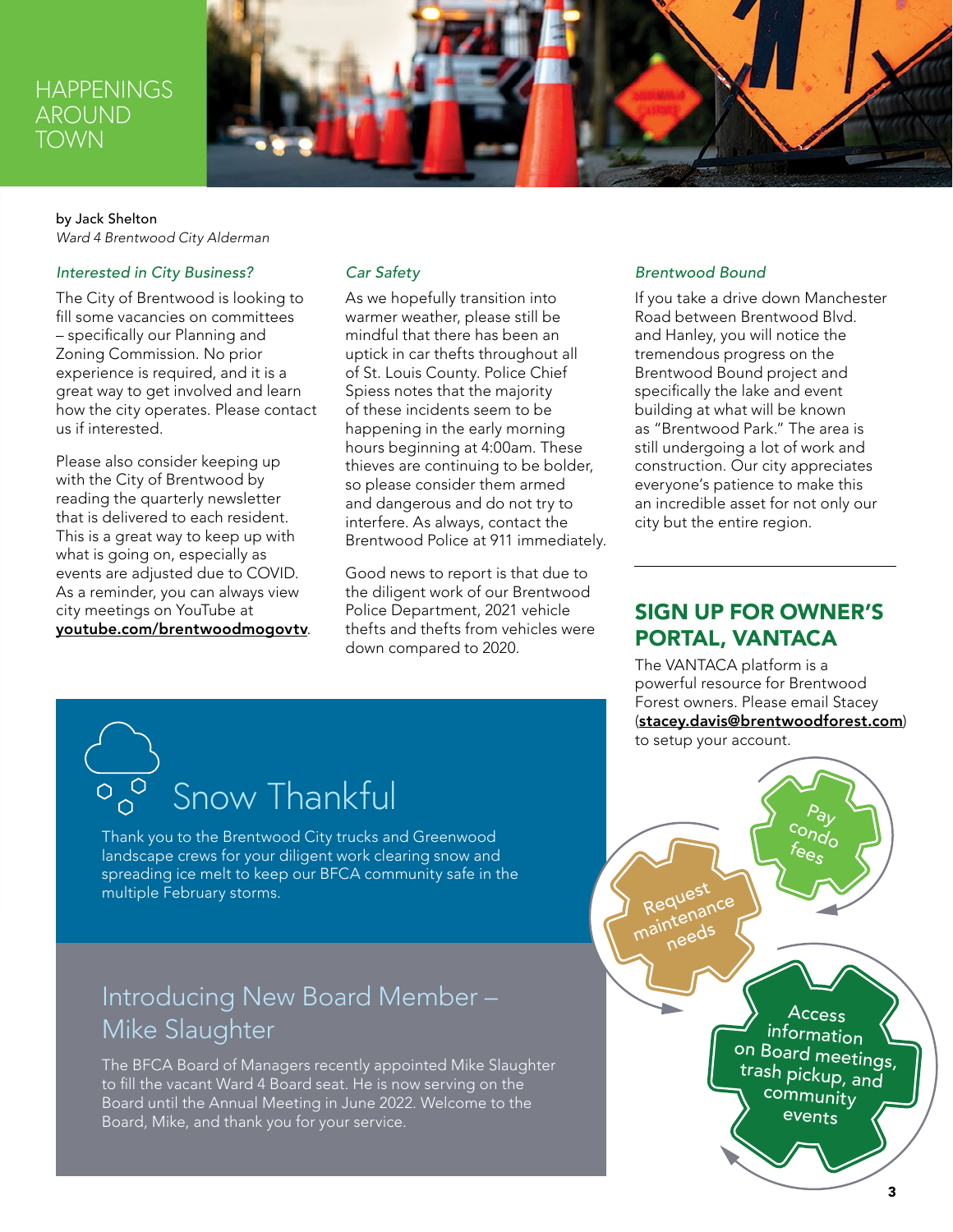# <span id="page-3-0"></span>BRENTWOOD FOREST TRASH REMINDERS



# We need your help to keep Brentwood Forest looking great!

By following these rules you will help our community maintain a clean and professional look:

- Brentwood trash collectors will not remove trash that is not in a container. Loose trash bags and paper bags are not allowed to be placed anywhere on the property.
- Residents are required to use a hard-sided trash container with a tightfitting lid for trash disposal.
- Residents are required to purchase their own containers. Your condo address number should be on both the container and lid.
- Empty and clean trash and recycling containers may be stored in out-of-the-way locations on the rear or side of the buildings, on rear decks, or in storage sheds. Trash containers are not allowed to be stored in front of the buildings.
- Trash is not to be placed in trash containers until the evening before or the morning of trash collection.
- Trash and recycling containers must be placed at the curb no earlier than dusk on the evening before pickup day and no later than 7:00 AM on the pickup day. Empty containers must be retrieved and stored in allowable places by the day following trash pickup.

If you are not able to set out or pick up trash or recycling containers due to traveling or another situation, please contact the BFCA office for assistance (314-961-3066).

Owners who own rental property are required to inform their tenants of the above rules.

### BFCA GENERAL MANAGER'S REPORT 2022

by Kent Allen, CMCA, AMS *BFCA General Manager*

### I would like to review some items from 2021 and discuss additional items to look forward to in 2022.

Brentwood Forest had 165 units sold in 2021, a higher number than in recent years. In the painting of buildings, 35 buildings were painted in 2021, the highest one-year number in the history of the community. We installed two new roofs on two 10-unit buildings. That leaves us with 51 roofs that have not been replaced since 2013. BFCA replaced 51 decks in 2021. BFCA also repainted 419 parking space lines and 227 reserved parking spaces. BFCA also repaired/ replaced numerous porches, steps, and sidewalks throughout the community and resurfaced 2 parking lots, repaired a section of Bluebird and resurfaced three parking space areas. We also replaced 20 electrical panels on buildings in 2021. Financially, we used \$358,000 from our reserve account and deposited \$390,000 back into the reserve account. We were \$61,000 under budget from our operating account for 2021.

This is what you can look forward to in 2022. We are scheduled to paint approximately 40 buildings in 2022. We are putting together a list for

parking lots and parking areas to be resurfaced and replaced. BFCA will replace at least 2 roofs this year. The Gazebo will get new paint and repairs. Reserve parking space paint and parking space lines will be updated in some areas as well. BFCA will also be replacing numerous decks in 2022. We are scheduled to do numerous electrical panels for buildings depending on availability of material. Financially, we budgeted \$405,000 to come out of reserves in 2022 and will be depositing an additional \$65,000 back in along with the \$405,000 we are using from the reserve account. I'm looking forward to a very productive 2022.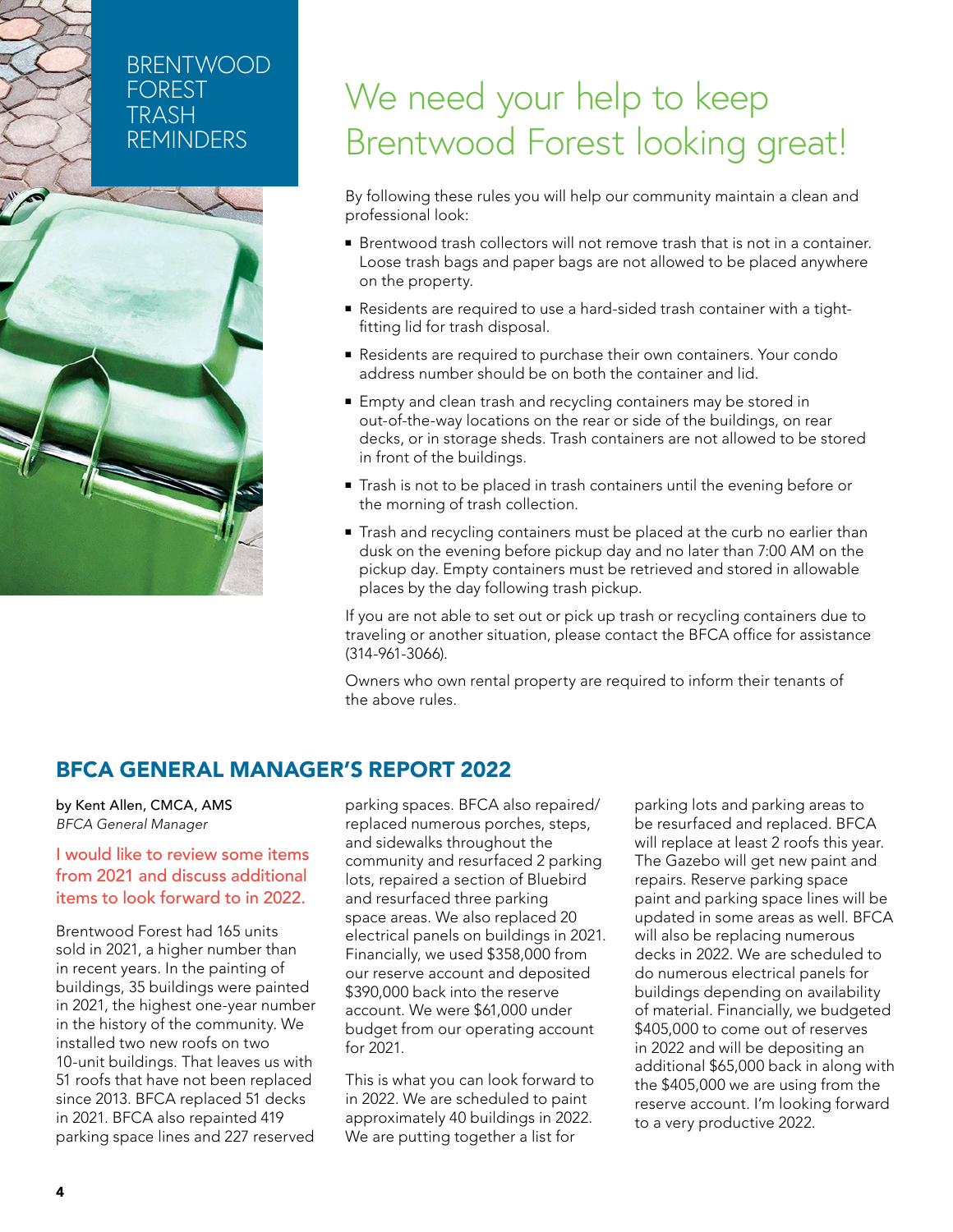# <span id="page-4-0"></span>**DUMPSTERS** & STORAGE UNITS – NEW RULES

AMENDMENT TO "STORAGE CONTAINERS" SECTION OF PARKING RULES IN THE "BRENTWOOD FOREST RULES, REGULATIONS, POLICIES AND REFERENCE INFORMATION" EFFECTIVE ON JAN. 1, 2017

*Old Rule:* "Storage Containers. No storage containers are allowed in parking areas without prior authorization from the Association office. The Association office shall have sole discretion on placement and time limits that the container may remain on the premises."

*New Rule:* "Dumpsters and Storage Containers (also known as Mobile Storage Containers, Mobile Storage Units, and Mobile Storage Pods). No dumpster or storage container shall be allowed anywhere on the premises of Brentwood Forest without prior written authorization from the Association. The Association shall have sole discretion regarding size, location, and time limits that the dumpster or storage container may remain on the premises, including the original authorization and any extensions. Any person who places a dumpster or storage unit on Brentwood Forest property without written authorization from the Association will be assessed an automatic fine of \$50.00. Any person who continues to place a dumpster or storage unit on Brentwood Forest property after the termination of the Association's written authorization will be assessed a fine of \$50.00 per day after the termination date until the dumpster or storage container is removed."

Approved by the Board of Managers on January 25, 2022

Yvonne Homeyer *President, Board of Managers*

# *ForestLine* Survey Results

The Communication Committee recently distributed a survey to owners and renters to understand whether residents value a printed copy of the *ForestLine* publication. The committee received 87 responses: 85% from owners and 15% from renters.

There was a strong preference (63%) for the continuation of a printed *ForestLine* that is delivered to units bimonthly. As a result, the Board voted to continue printing and distributing *ForestLine*.



# Prepping for Spring

#### by Jason Grissom

*The Greenwood Group, LLC*

Although I write this article after an ice storm combined with an eight-inch snow, spring is just around the corner. In the next few weeks we will begin our spring clean-up and mulch installation.



If you see that the mulch is being installed close to your condo, you may want to close your windows and doors to make sure that the dust doesn't enter your home during the installation process.

The sweet gum balls are still falling throughout the property and will continue to do so until late spring. We are removing them weekly as they drop, usually through March and into early April. We have been removing leaves from the property continuously since November. So far, over 660 cubic yards of leaves have been hauled away. This is the equivalent of ten tractor-trailer loads of leaves! Annual flowers have been ordered and will be delivered the second week of May. Flower beds will be prepped with compost, and the flowers will be installed as soon as they are delivered.

For the most part it has been a mild winter, but we've also had some heavy snow. I would like to thank the residents for their patience and cooperation during the removal process. We will continue to do our best to make sure that Brentwood Forest property is safe for everyone during winter weather events. But watch for those crocuses coming soon!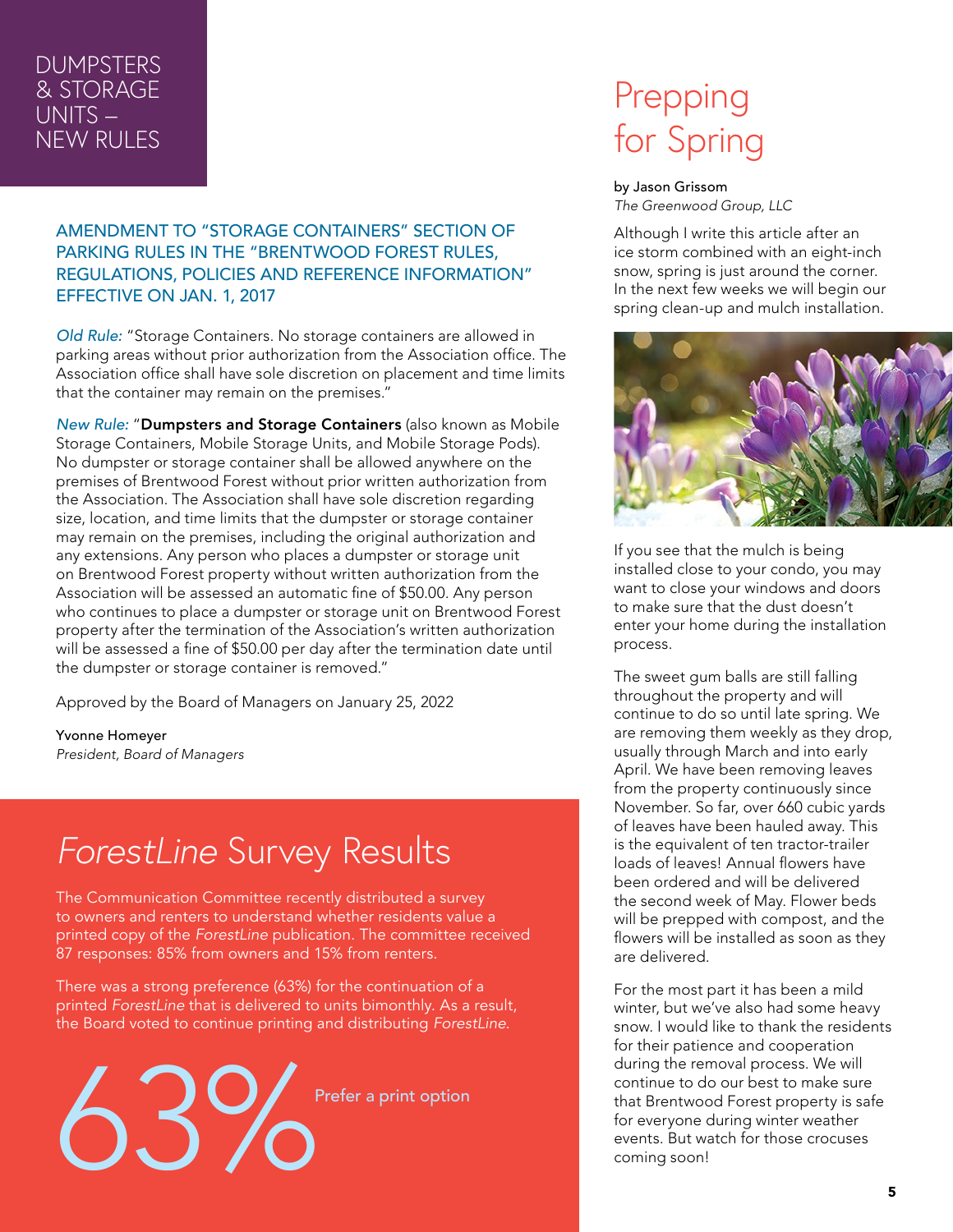# BRENTWOOD FOREST BOARD MEETINGS FOR 2022

Board meetings scheduled for March-August 2022:

March 29 at 6:00 p.m. April 26 at 6:00 p.m. May 31 at 6:00 p.m. June 14 at 6:00 p.m. *(Annual Meeting)*  June 28 at 6:00 p.m. July 26 at 6:00 p.m. August 30 at 6:00 p.m.



Monday - Friday: 7:00 AM - 6:00

# 314-968-2585

Experience the advantages that our independently owned service center offers you!



### www.rpmcarcare.com

8209 Manchester Road • Brentwood, MO 63144



# **#1 SINCE '96**

\*FEWEST DAYS ON MKT. \*HIGHEST % LIST PRICE \*GREATEST # RECORD TRANSACTIONS \*(MARIS/MLS: SINCE 1996, BRENTWOOD FOREST DATA)

Thomas Kramer, Broker Assoc. OFFICE: 636-778-9111 **TEKPROD@ATT.NET** 

# Whether you're a Buyer or a Seller, Get the expert care you deserve...

**KRAMER LLC, REALTORS ®**<br>Real Estate Development and Brokerage

# CLASSIFIED ADS

Classifieds are an affordable way to get your service or product noticed. Classified ads are not endorsed by Brentwood Forest. Please call the office for ad rates.

### *Residential Home Cleaners*

Home and office cleaning since 1997. Affordable weekly, bi-weekly or other appointment times available. Move in/out. Bonded & Insured (636) 448-9389.

### *Housecleaner*

I'd love to recommend my housecleaner, Angie. She's easily the best housecleaner I ever had: attentive to details, effective, and a pleasure to work with. My confidence and trust in Angie is so great that she has the code to enter my house when I'm gone. You can call me (MJKernan 314-616-9200) or contact her directly at 636-208-3948.



**Herbster Hellweg Painting Co. 51 Triad South Drive St. Charles, Mo. 63304** 

Our company has been doing the annual painting for Brentwood Forest for numerous years.

We want to be your painting company as well. For a competitive quote for all your personal painting needs, please call Joe Herbster, Jr. at 636-720-1700.

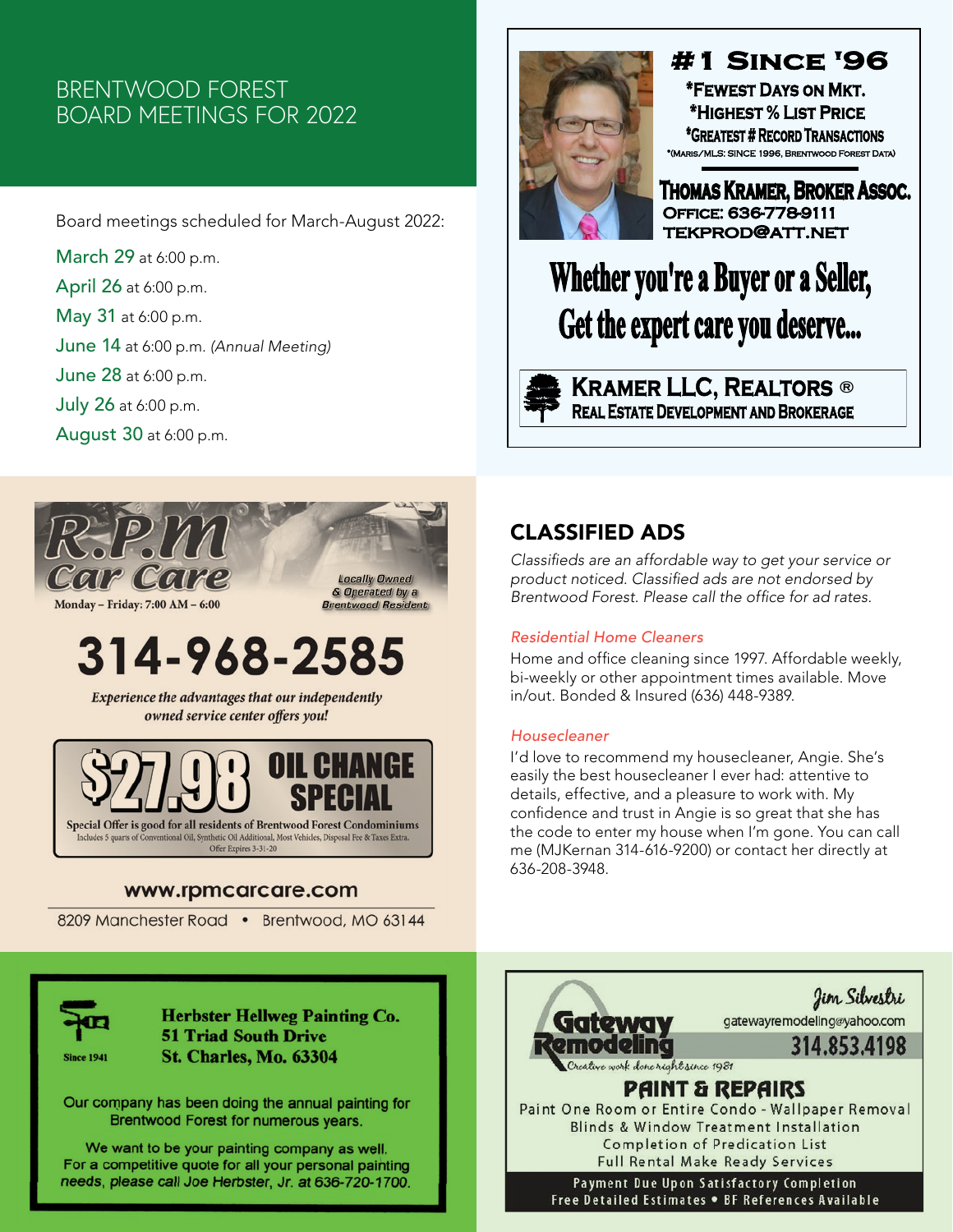# <span id="page-6-0"></span>**Leslie Johnson wants to buy your condo for the highest price**



□ Cash Offer

- q **No Commissions**
- q **Flexible Closing**
- q **No Inspections**

314-378-7824 **Call me today:**

Leslie Johnson



Office: 800-439-7773 Ext. 660 mikeoneill1958@gmail.com

# **Brentwood Forest Condos are in High Demand!**



Mike has sold over 600 Brentwood condos since 1995.

There is a reason...

### **NO OTHER AGENT HAS \$OLD MORE CONDOS IN BRENTWOOD FOREST**

Contact Mike with all your real estate questions.

# THE FINE PRINT

### Brentwood Forest Board of Managers Mission Statement

The Brentwood Forest Condominium Association and its Board of Managers strive to provide all current and future Brentwood Forest residents with distinct, high quality community living; enhancement of property values through excellent care and maintenance of its buildings and grounds; sound fiscal policy; firm support of the rules and regulations which govern the day-to-day operation of Brentwood Forest; and enforcement of its policies.

### Brentwood Forest Condo Association Staff

Kent Allen, CMCA, AMS — *General Manager* Stacey Davis — Administrative Assistant Mary Beth Herold — Staff Assistant Patrick Fogerty, Vince McCollum, Don Price — Maintenance Staff

### Brentwood Forest Condo Association *ForestLine*

*The ForestLine* is published bi-monthly by the Brentwood Forest Condominium Association. All ads printed were paid. Brentwood Forest does not endorse the advertisements printed in this newsletter. All rights to articles and editing are a joint responsibility between the Board and Management. The purpose is to provide on-going communication of policies, events and matters of interest to condo owners and residents. Brentwood Forest, at its sole discretion, retains the right to accept or reject contents.

*The ForestLine* is the official method for distributing news and policy regulations to all Unit Owners and Residents of Brentwood Forest. The Board of Managers expects that all Unit Owners and Residents are properly notified when policy regulations are distributed in this manner.

### STAY INFORMED & INVOLVED

- **>** Sign up for our periodic "Email Blasts" to stay up-to-date on the latest happenings in Brentwood Forest. Contact the office [\(office@brentwoodforest.com](mailto:office@brentwoodforest.com)) and ask to be placed on the email distribution list.
- **>** Join a Committee of the Board and get involved: Building and Grounds (Deb Behrendt & Jeff Forrler, *Co-Chairs)*, Communication (Deb Behrendt, Chair), Election (Jeff Forrler, Chair), Finance (Bob Horton, *Chair)*, H.R. (Deb Behrendt, Chair), Insurance (Katie Hebson, Chair), Meyer Report Implementation (Jardi Schmalz, Chair), Recreation (*Bryan Fay, Chair)*, Safety (Deb Behrendt, Chair), and Technology (Deb Behrendt, Chair).

Do you struggle with eating healthier or losing weight and keep getting stuck? I can help you get unstuck by figuring out what is getting in the way so you can move forward in feeling healthier, happier with more **harmony** in your life.



Anne Koken Wellness Coach anne@annekoken.com annekoken.com

to setup a complimentary health and wellness audit

Reach out



# Super Handy Man LLC

Donald Uxa Retired Contractor

5 Ladue Crest Lane Ladue, MO 63124

7 SqueakyCleanWash@aol.com 314-941-8886